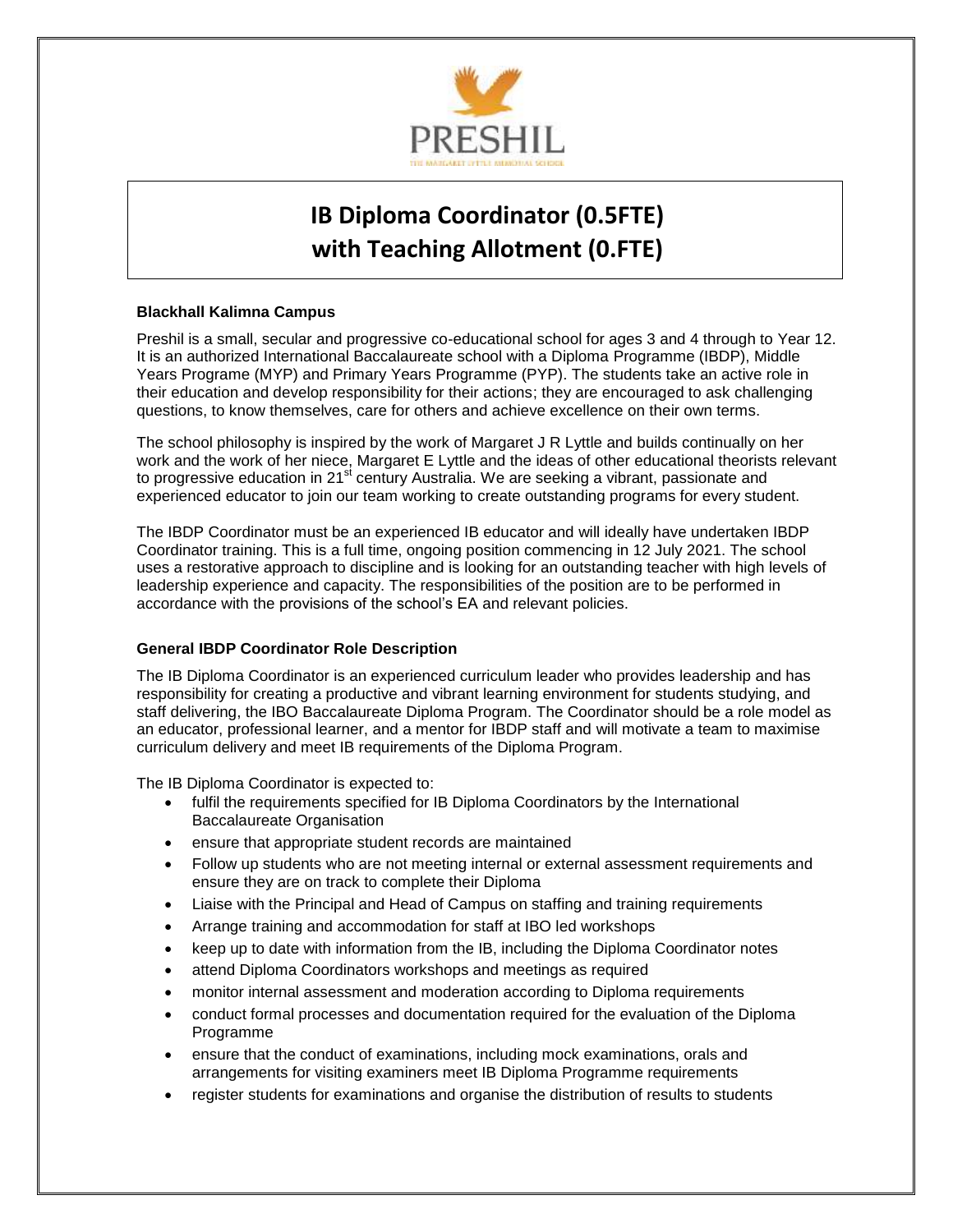be conversant in the IB DP curriculum frameworks and requirements as outlined in the IB DP Coordinator's Handbook, the IB Programme Standards and Practices, the IB DP: From Principles into Practices

## **Assessment and Reporting**

*Internal Assessment Arrangements* 

- Ensure global Internal Assessment and External Assessment document is communicated to staff
- Enter IA data in IBIS and advise staff how to prepare their IA samples
- Mail samples (or electronically upload) directly to moderator
- Advise staff of internal assessment procedures applicable to their subjects

#### *External Assessment*

- Upload TOK essays
- Upload written assignments

#### *Examination Arrangements*

- Ensure any special arrangements approved by the IBO are facilitated during the examinations
- Mail examinations to the IBO after completion
- Collate and distribute examination manual for a given session to invigilators. Read prior and identify any changes in procedures from previous session

#### *Results*

- Be available on first Sunday of January to release results to students
- Attend the College to resolve any issues arising from results
- Review and disseminate result information and communicate this to staff and College administrators
- Post IB Diplomas and Statement of Results to students

### *VTAC*

- Attend VTAC briefing
- Enter IB student information into the VTAC Courselink system so results are delivered
- Communicate ATAC ATAR scores for the IB DP

#### **IBO Systems & Processes**

*IBIS Administration in collaboration with the IB Administrator*

- Collect enrolment information from students
- Enrol all students on IBIS
- Enrol all students in each of their subjects
- Register subjects the school offers in the DP
- Ensure all examination information is logged on IBIS (including receipt of exams).
- Register texts being studied in English A: Literature

#### *CAS, EE & TOK*

- Oversee Position of Responsibility holders and ensure procedures are being followed correctly. IB DP Coordinator is ultimately responsible and accountable
- *5-Year Review* 
	- Develop an action plan for review
	- Liaise with staff and assist them in compiling the review of their respective curriculum
	- Complete the IBO Questionnaire for the Self-Evaluation
	- Review the report provided by the IBO and attend to the issues flagged as 'matters to be addressed' and 'recommendations'

# **General Secondary Teaching Role Description**

 To carry out professional duties and to have responsibility for assigned classes, programs and students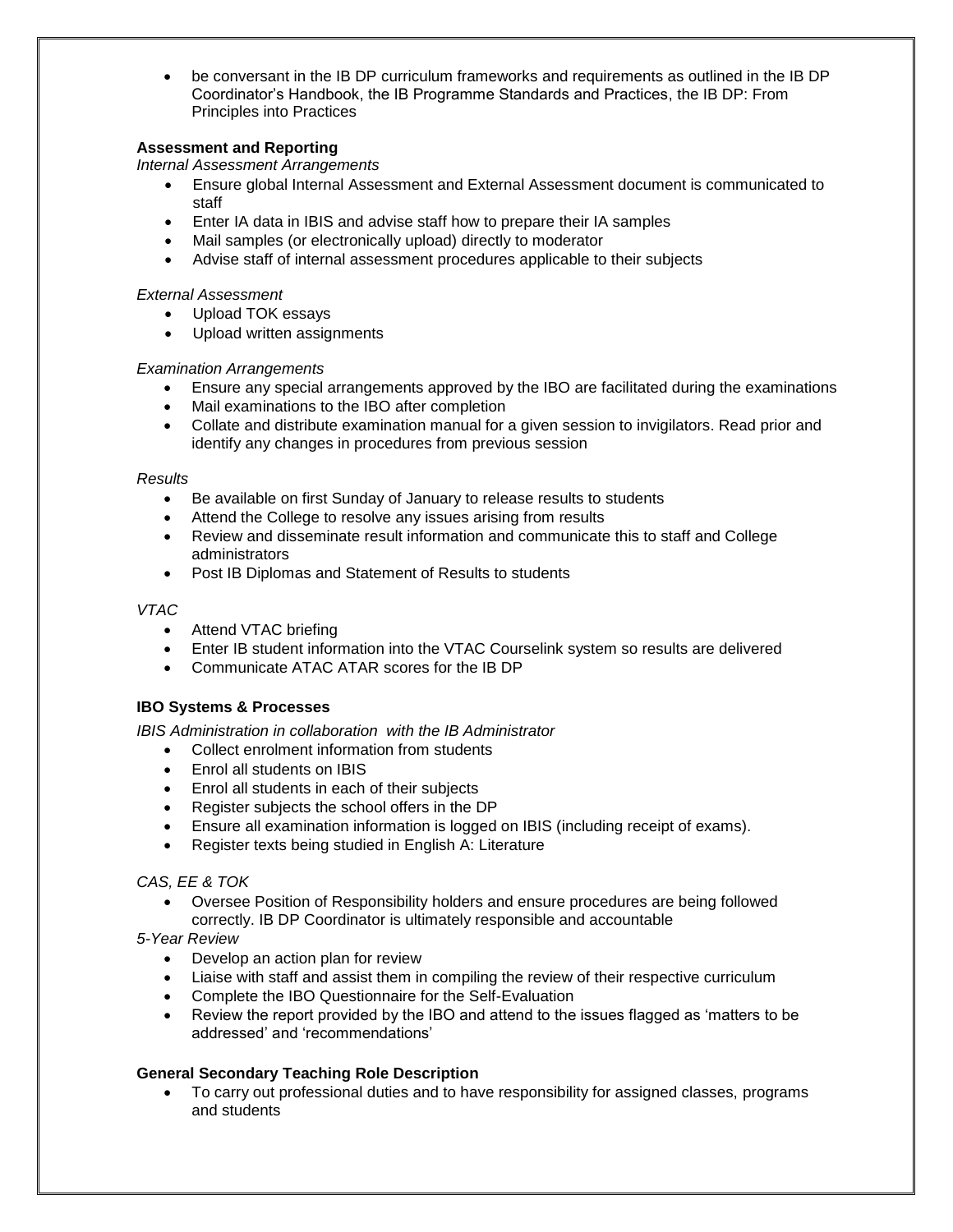- To be responsible for the day-to-day learning and management of classes and the safety and welfare of the students, during on-site and off-site activities
- To promote the aims and objectives of the school and maintain its philosophy of education
- To demonstrate outstanding discipline-based knowledge and experience in the subject area

#### **Learning culture and relationships**

- Develop and model strong values based relationships with students, staff and parents
- Create and manage a caring, supportive, purposeful and stimulating environment which is conducive to student learning
- Follow up with individual students in regard to behaviour that does not align with school values
- Maintain a supportive culture with students and colleagues, safeguarding their health and safety
- Monitor and implement attendance procedures
- Encourage and initiate opportunities for student feedback on their learning and classroom experience

#### **Planning and development of programs and policies**

- Participate in all required school meetings, parent evenings and whole school training events
- Contribute to the development and co-ordination of a particular area of the curriculum
- Ensure that school policies are reflected in daily practice

#### **Learning and teaching**

- Plan and deliver effective teaching and learning programs that align with the school philosophy, the MYP and DP
- Identify clear teaching objectives and learning outcomes, with appropriate challenge and high expectations for all students
- Work with colleagues to team teach as required
- Ensure the differentiation of learning to reflect different styles, abilities and interests
- Develop the social, emotional and cultural aspects of students' learning
- Ensure students work to the best of their ability and that organisation and work habits are reviewed and developed in all classes

#### **Learning programs**

- To document unit plans using ManageBac to enable sharing of curriculum across the school and to develop scope and sequences for each subject
- Participate in the collaborative development and evaluation of curriculum, and monitor, through observation and evaluation, the effectiveness of the learning/teaching program
- Maintain up-to-date subject and pedagogical knowledge
- Select and use a range of different learning resources and equipment
- Supervise and support the work of teaching assistants, trainee teachers and newly qualified teachers

#### **Feedback on learning and assessment**

 Maintain a regular system of monitoring, feedback and assessment, record-keeping and reporting of students' progress

#### **Pastoral care and extra curricula – camps and activities**

- Participate in and organise co-curricular programs and activities that support the teaching program, such as excursions, social activities, sporting events, open days, performances, displays of student work, activities program and the school camps program
- Actively contribute to the wellbeing of students through mentoring and tracking of individual students, student forums, home groups and individual support

#### **Communication with parents**

 Initiate communication and consultation with parents on a regular basis over all aspects of their children's education – academic, social and emotional